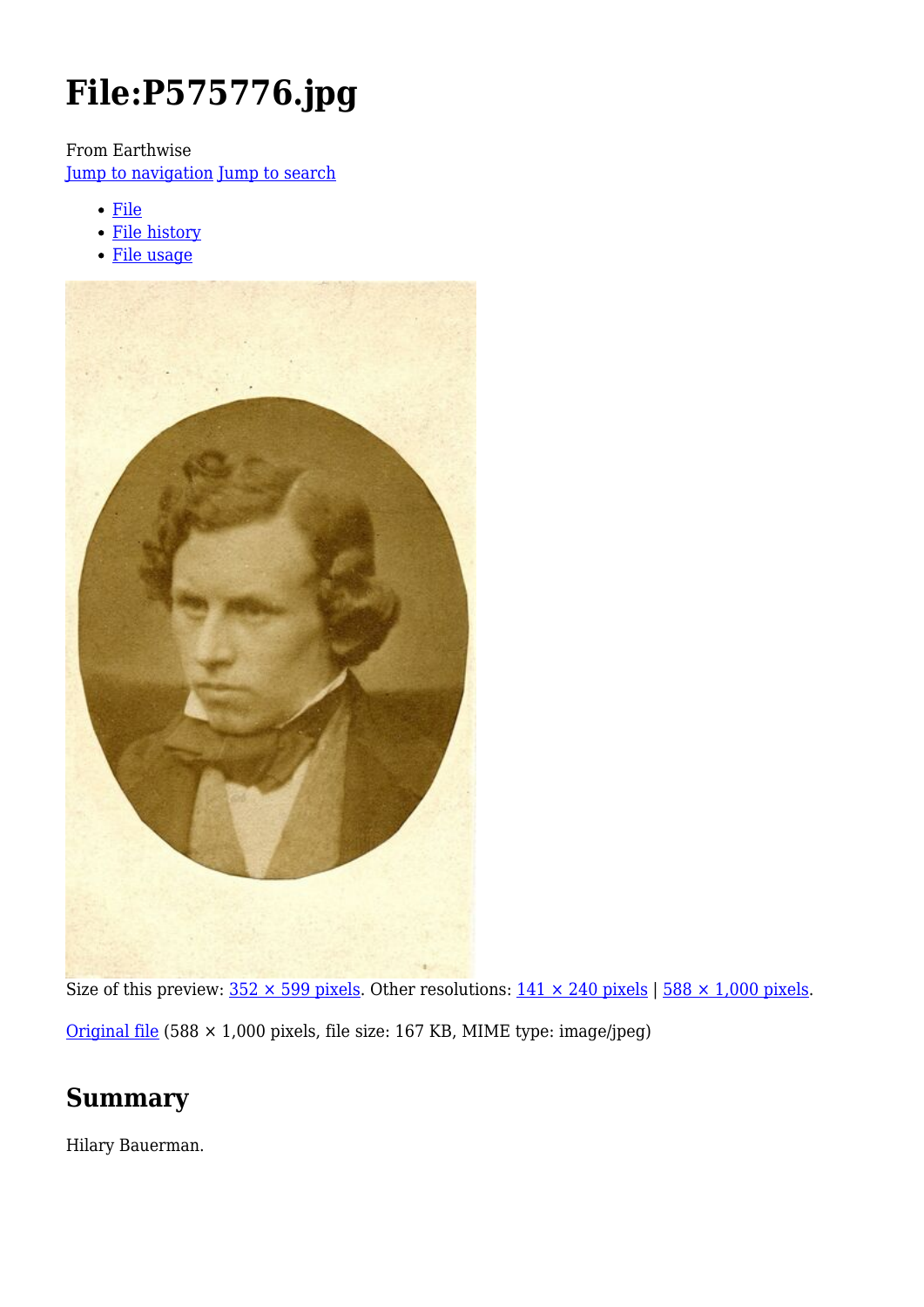# **Licencing**

Download of 1000 x 1000 pixel images is free for all non-commercial use - all we ask in return is for you to acknowledge BGS when using our images. Click our Terms and Conditions link below for information on acknowledgement text, and to find out about using our images commercially.

#### **Copyright**

The images featured on this site unless otherwise indicated are copyright material of the UK Research and Innovation (UKRI), of which the British Geological Survey is a component body. The British Geological Survey encourages the use of its material in promoting geological and environmental sciences. The images may be reproduced free of charge for any non-commercial use in any format or medium provided they are reproduced accurately and not used in a misleading or derogatory context. Where any images on this site are being republished or copied to others, the source of the material must be identified and the copyright status acknowledged. The permission to reproduce UKRI protected material does not extend to any images on this site which are identified as being the copyright of a third party. Authorisation to reproduce such material must be obtained from the copyright holders concerned.

#### **Non-commercial Use**

Use of the images downloaded from this site and reproduced digitally or otherwise may only be used for non-commercial purposes, which are:-

- Private study or research for a non-commercial purpose
- Education for teaching, preparation and examination purposes

When using the images please credit 'British Geological Survey' and include the catalogue reference ('P Number') of the item to allow others to access the original image or document. Noncommercial users of the images from this site are restricted to downloading no more than 30 images, without seeking further permission from [enquiries@bgs.ac.uk](mailto:enquiries@bgs.ac.uk)

#### **Commercial Use**

For commercial use of these images for which higher resolution images are available, individual permissions and/or licences arrangements should be agreed by contacting [enquiries@bgs.ac.uk](mailto:enquiries@bgs.ac.uk) Commercial use will include publications in books (including educational books), newspapers, journals, magazines, CDs and DVDs, etc, where a cover charge is applied; broadcasts on TV, film and theatre; and display in trade fairs, galleries, etc. If you are in doubt as to whether your intended use is commercial, please contact [enquiries@bgs.ac.uk](mailto:enquiries@bgs.ac.uk)

#### **Warranty**

Use of the images downloaded from this site is at the users own risk. UKRI gives no warranty as to the quality of the images or the medium on which they are provided or their suitability for any use.

#### **Ordnance Survey topography**

Maps and diagrams in Earthwise use topography based on Ordnance Survey mapping. The National Grid and other Ordnance Survey data ©Crown Copyright and database rights 2015. Ordnance Survey Licence No. 100021290 EUL.

# **File history**

Click on a date/time to view the file as it appeared at that time.



You cannot overwrite this file.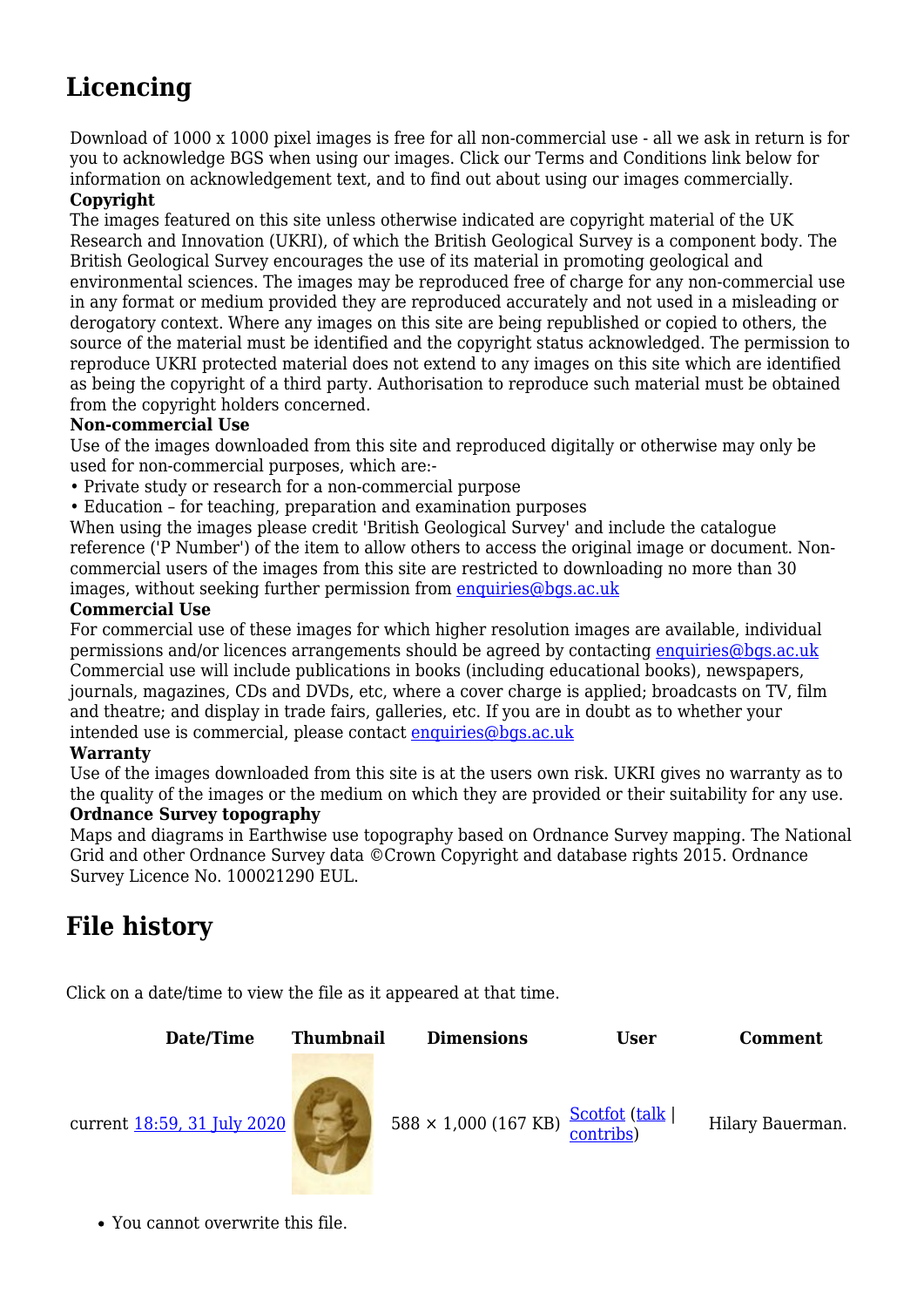# **File usage**

The following page links to this file:

• [Hilary Bauerman](http://earthwise.bgs.ac.uk/index.php/Hilary_Bauerman)

Retrieved from ['http://earthwise.bgs.ac.uk/index.php?title=File:P575776.jpg&oldid=47138](http://earthwise.bgs.ac.uk/index.php?title=File:P575776.jpg&oldid=47138)' [Category](http://earthwise.bgs.ac.uk/index.php/Special:Categories):

[License tags](http://earthwise.bgs.ac.uk/index.php/Category:License_tags)

# **Navigation menu**

### **Personal tools**

- Not logged in
- [Talk](http://earthwise.bgs.ac.uk/index.php/Special:MyTalk)
- [Contributions](http://earthwise.bgs.ac.uk/index.php/Special:MyContributions)
- [Log in](http://earthwise.bgs.ac.uk/index.php?title=Special:UserLogin&returnto=File%3AP575776.jpg&returntoquery=action%3Dmpdf)
- [Request account](http://earthwise.bgs.ac.uk/index.php/Special:RequestAccount)

### **Namespaces**

- [File](http://earthwise.bgs.ac.uk/index.php/File:P575776.jpg)
- [Discussion](http://earthwise.bgs.ac.uk/index.php?title=File_talk:P575776.jpg&action=edit&redlink=1)

 $\Box$ 

### **Variants**

### **Views**

- [Read](http://earthwise.bgs.ac.uk/index.php/File:P575776.jpg)
- [Edit](http://earthwise.bgs.ac.uk/index.php?title=File:P575776.jpg&action=edit)
- [View history](http://earthwise.bgs.ac.uk/index.php?title=File:P575776.jpg&action=history)
- [PDF Export](http://earthwise.bgs.ac.uk/index.php?title=File:P575776.jpg&action=mpdf)

 $\overline{\phantom{a}}$ 

### **More**

### **Search**

Search Go

### **Navigation**

• [Main page](http://earthwise.bgs.ac.uk/index.php/Main_Page)